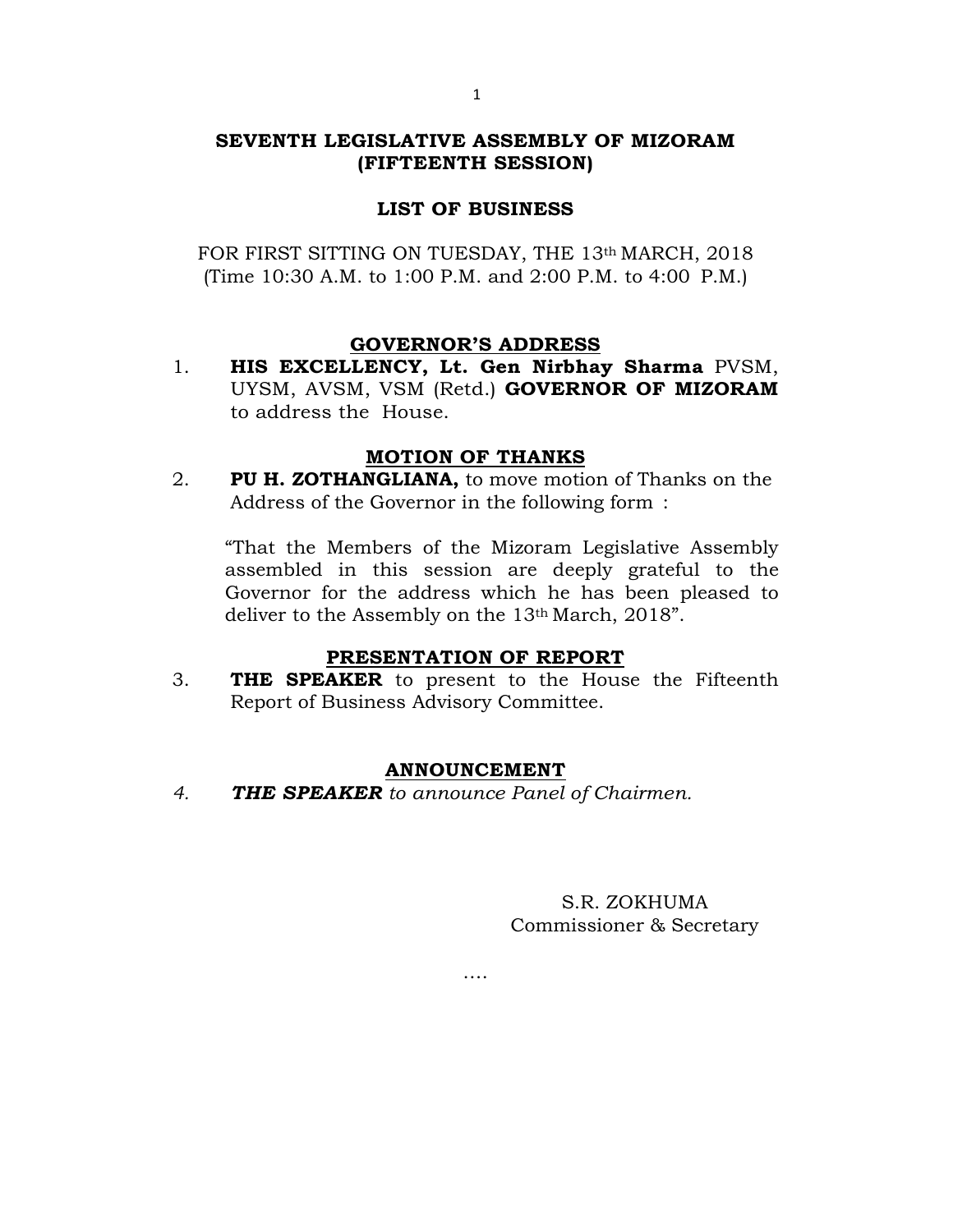Hon'ble Speaker and Hon'ble Members

It gives me pleasure to address the elected representatives of the people of Mizoram at the commencement of the 15th session of the  $7<sup>th</sup>$ Legislative Assembly of Mizoram. I express my warm greetings and best wishes to this august House and to the people of Mizoram. The state experienced the longest monsoon and one of the most erratic rainfalls on record during last year. I have seen the strength, resilience and commitment of the government to address the needs of the affected people during the hard times. I am happy to present before you an outline of the achievements and visions of the government.

**1. My government has taken the bold initiative of implementing the New Economic Development Policy (NEDP)** for which a total amount of ₹1027.00 crore has been invested during 2016-17. The Policy does not comprise of simply distributing fund to all departments. Allocation of fund is based on preparation of viable projects which will strengthen the economy, employ sectoral inter-linkages, and perpetuate a growth-friendly regulatory environment and improve the ease of doing business in the State. Under the NEDP, Entrepreneurship Development Scheme has been implemented since 2016 with the following components - Entrepreneurship Awareness Programme, Master Trainer Development Programme, Skill cum Entrepreneurship Development Programme, Business Plan Contest, Mini Start up Competition, Entrepreneurship Summit etc. The Scheme has been implemented by Mizoram Entrepreneurship Development Monitoring Committee (MEDMOC).

2. We have **entered a new urban era, with the announcement of 5 Key Central Sector Mission which counterpart funding of Central Sector Schemes** namely Swachh Bharat Mission (Urban), National Urban Livelihoods Mission (NULM), Atal Mission for Rejuvenation and Urban Transformation (AMRUT), Housing For All (Urban) and Smart Cities Mission. The **Hon'ble President of India, Shri Ram Nath Kovind during his visit to Aizawl on 29th November, 2017 had inaugurated housing projects under Basic Services to Urban Poor (BSUP)**. This housing project comprising of 1,096 dwelling units for families of economically weaker sections, has been completed and is ready for accommodation. **Our effort in sanitation is expected to enable our State to emerge as the 'Cleanest State in India'** and our cities, towns and villages as the cleanest habitation by 2019. The Asian Development Bank assisted NERCCDIP has been instrumental in taking up critical city infrastructure for Aizawl City. This includes Water Supply, Sewerage and Solid Waste Management. A total project cost of ₹698.17 crore is being invested for various infrastructures.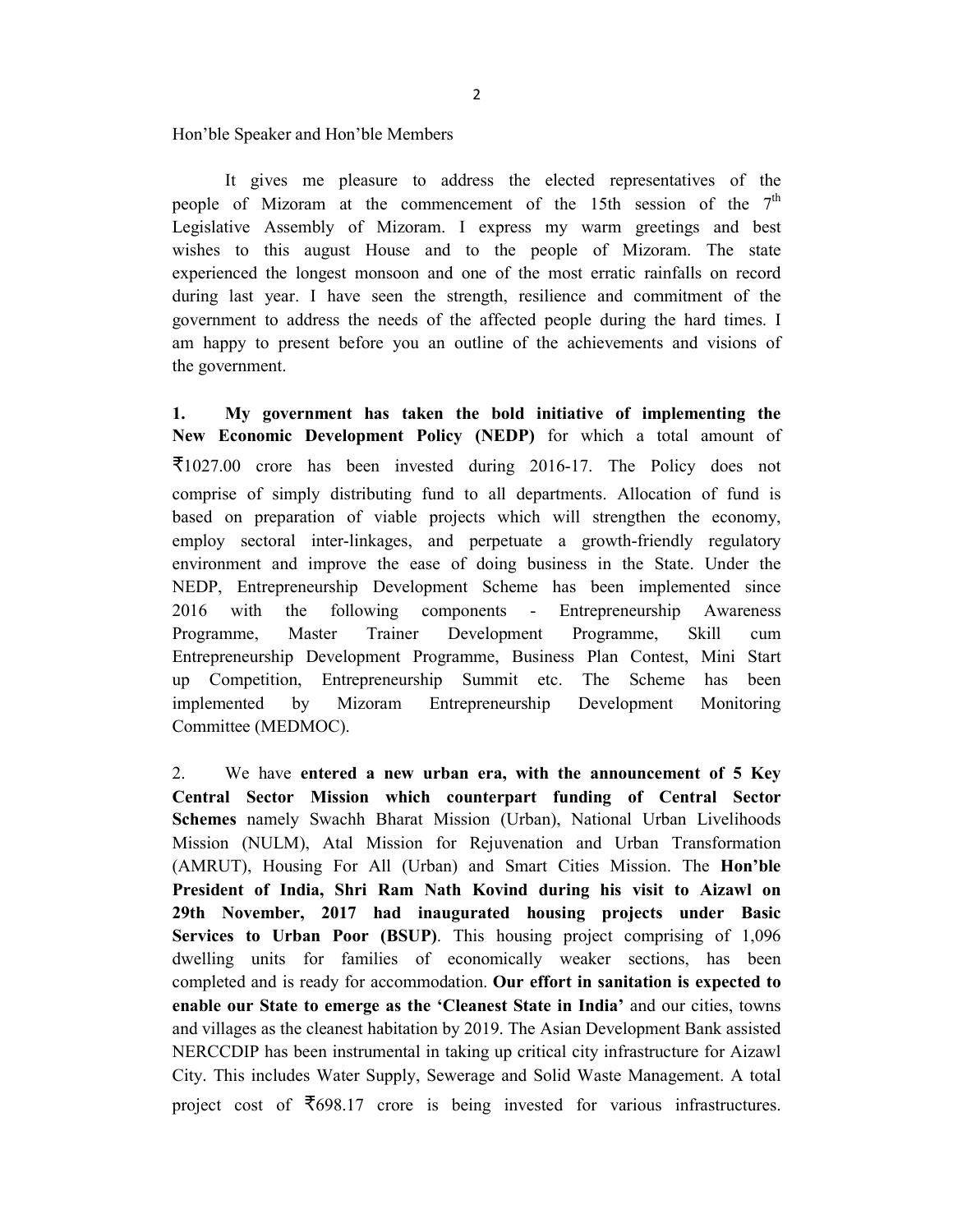Aizawl Municipal Corporation (AMC) has been taking up its mandate in providing various municipal functions. Construction of buildings within Aizawl has been regulated by the AMC and so far, 6068 permission have been issued from its inception. The Aizawl Municipal Corporation also collected Property Tax in which 80% of the total collection is earmarked for essential public utility.

3. Through vigorous implementation of several centrally sponsored schemes and the state's flagship programme of NLUP and NEDP **there have been notable achievements in the agriculture and allied sectors**. NLUP has been a substantial contributor in the decline of jhum area by 31.37% during the last six years. During the year 2017-2018, an amount of  $\overline{z}9.855.00$  lakh has been allocated to Agriculture department under NEDP for implementing various key growth drivers, and construction of link roads and Agriculture Growth Centre. Under RKVY scheme, a total area of 54.50 Ha. has been created for Wet Rice Cultivation (WRC) during the year and more than 130 Ha. of existing WRCs has been improved. An amount of  $\overline{5}372.24$  lakhs allocated under normal State Fund has been effectively utilised for development of agriculture sector and improvement of production technology through research and demonstration. Further, National Innovation on Climatic Resilient Agriculture programme was started at KVK Lunglei and Serchhip to address climatic changes and to assist farmers in coping with the situation. National Mission on Oilseed and Oilpalm (Mini Mission-III) will be implemented at West Lungdar, Reiek and Ailawng Village under Mamit District.

4. My government has a vision to be self-reliant in meat, fish and poultry products. Establishment of goat breeding farm at Thenzawl and INDBRO HATCHERY at Tanhril through Animal Husbandry &Veterinary (AH& Vety) department are significant initiatives taken towards realising this vision. A new programme for production of animal feed ingredients and buy back chain is envisaged by assisting 500 families to grow maize under the NEDP. This will account to production of 10,000MT of Maize to be utilized for animal feed plant. Feed plant at Tanhril will meet 480MT of farmers' demand per month. Under NLUP, AH &Vety Sector, Mizoram has become a pioneer and a model in artificial insemination of pigs.

5. **With a view to provide affordable and accessible health care to all, a number of measures have been taken to improve and expand health care service, by improving and strengthening healthcare facilities and key infrastructures**. Important National Programmes such as RCH, EPI, RBSK, NACP, RNTCP, NUHM, NAM, NACP etc. are being implemented in all earnestness. It is a matter of pride and achievement for the state that on an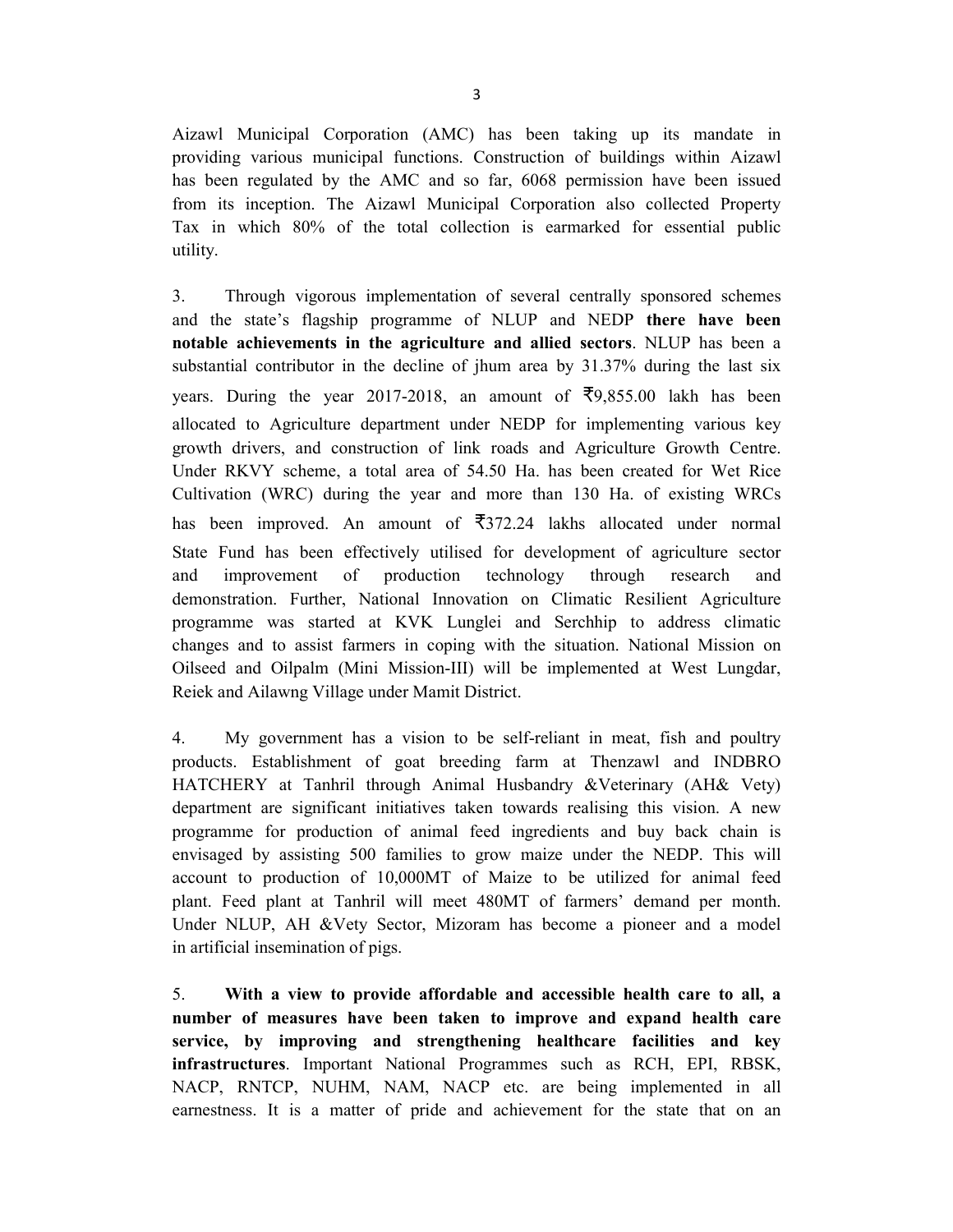outcome based comprehensive health index prepared for the first time by the NITI Aayog, Mizoram got the top rank among smaller states. As a result, the amount of fund allocated to NHM for Mizoram has increased for the next financial year. The report of Global Adult Tobacco Survey  $-$  2, released early this year has also indicated that the overall prevalence of tobacco use in Mizoram among adults has declined from 67.2% of all adults to 58.7%.

6. **There have been remarkable developments in the power sector**. Tuirial Hydro Electric Project is expected to be completed within the financial year of 2017-2018. Reliability Test was conducted successfully on Unit I of the project on November 2017 and is expected to put into commercial operation soon. The Government of Mizoram has also signed Memorandum of Understanding (MOU) with North Eastern Electric Power Corporation (NEEPCO) for execution of 210 MW Tuivai Hydro Electric Project. During the last three years, the state capital witnessed a rapid increase in demand of power. Extension in the newly constructed 132kV Sub-Station at Zuangtui with 33kV Switchyard with associated 33kV lines is under consideration of the government which will result in reliable and quality power supply in the northern and southern parts of Aizawl city.

7. **Implementation of Swachh Bharat Mission (Gramin) is one of the most important programmes undertaken by Public Health Engineering Department**. Four districts namely Aizawl, Champhai, Kolasib and Serchhip districts have been declared as 'Open Defecation Free (ODF)' Districts while Siaha and Mamit districts are awaiting final verification, and the remaining two districts i.e. Lunglei & Lawngtlai districts are also expected to become ODF by March 2018.Under National Rural Drinking Water Programme (NRDWP), PHE Department has targeted 28 habitations during 2017-2018 out of which 6 habitations have been covered so far. The PHED has further provided water connections to 3,495 houses during 2017-18 and a number of water supply schemes were implemented throughout the state with funds received under NEC, NLCPR and NABARD

8. My government is **committed to ensure timely procurement, safe storage and equitable distribution of foodgrains to the people throughout the year**. After implementation of NFSA since 1.3.2016, the quantity of rice received from Govt. of India as Normal Allocation increased from 5221 MT to 5479.83 MT on monthly basis while the cost of procurement of rice decreased from  $\overline{5}46$  crore to  $\overline{5}2.51$  crore on monthly basis. This implies that government fund amounting to  $\overline{5}94.21$  lakh is saved per month after NFSA. It may be mentioned that state government fund to the tune of  $\bar{\bar{\mathcal{F}}}10.12$  crore was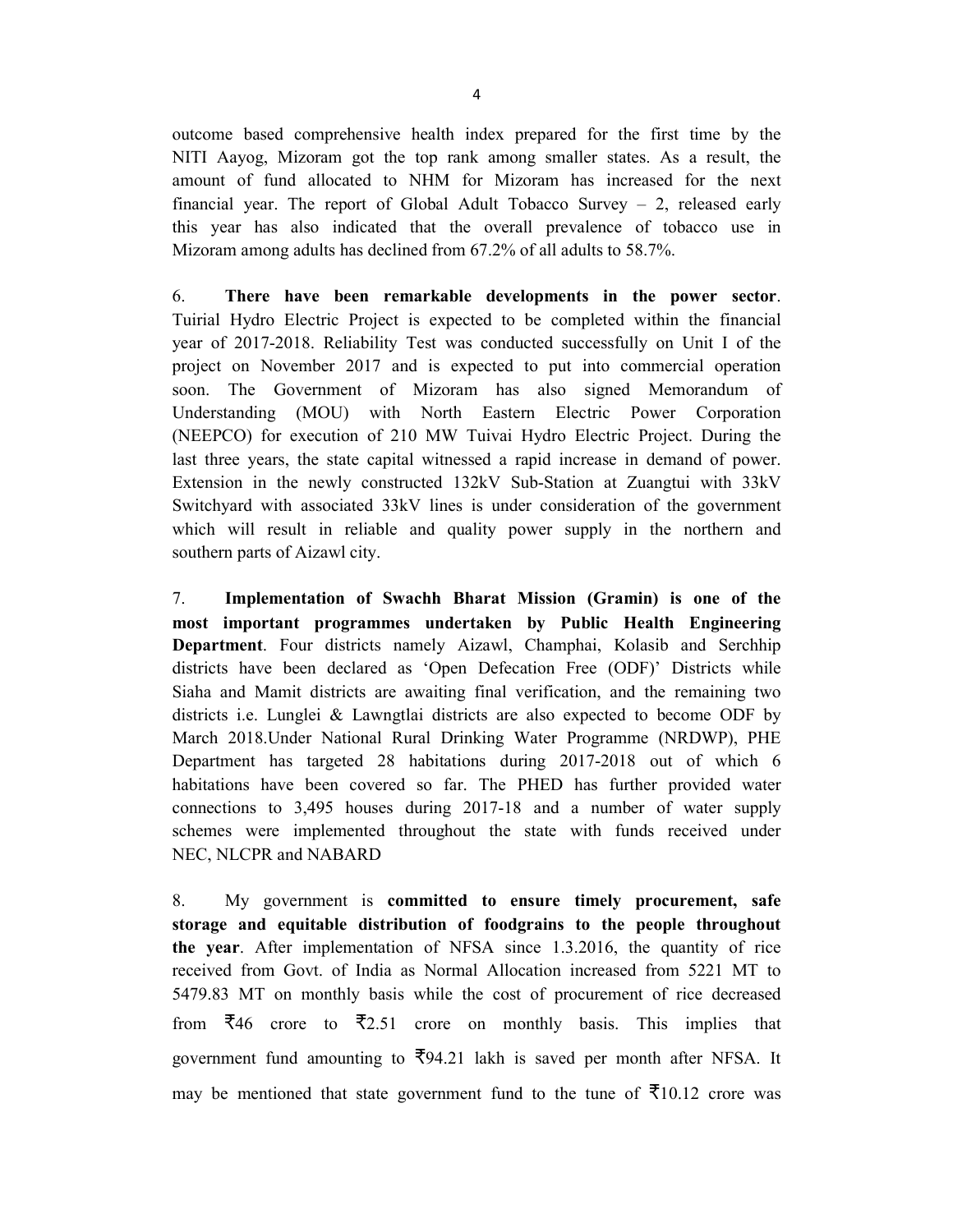saved by procurement of rice under Open Market Sale Scheme (D) during the current financial year. During 2017-2018, 17 new go-downs have been constructed with a total cost of  $\overline{59.60}$  crores and will be commissioned soon. With a loan of  $\overline{5}32.68$  crores from NABARD, another 27 new go-downs will be constructed in various places of the state. FCS&CA Department is making necessary arrangement for monsoon stock of rice in selected 47 (forty seven) Supply Centres to feed far-flung villages having very poor accessibility by road during rainy season.

9. **Continuous measures are taken for verification and quality control of essential goods and commodities**. Joint task force was conducted with the Mizoram Tobacco Control Society, Mizoram Police (CID), Taxation Department against contraband Cigarettes in the State. And Legal Metrology Dept. checked the weights of LPG Cylinders, Electrical goods, Motor parts etc. During 2017- 2018 ₹1.60 crore is received from Central Govt. for construction of 1(one) Secondary Standard Laboratory at Aizawl and 5(five) Working Standard Laboratory at Aizawl, Kolasib, Hnahthial, Tlabung and Chawngte under Strengthening of Legal Metrology infrastructure of States and UTs.

10. **My government is aware of the need to improve the quality of education at all levels of learning**. In order to bridge the huge infrastructure gap under School Education Department, a number of projects have been approved. Under Special Plan Assistance and Special Central Assistance, construction of Educational Complex at Serchhip was completed with a project cost of ₹122.20 lakhs. Construction of Educational Guest House-cumTraining Centre at Lunglei has been completed while Construction of Education Centre at Treasury Square, Aizawl is expected to be completed within 2018. Mid Day Meal has been provided to 1,39,259 students belonging to 1,455 Primary Schools & Upper Primary Schools. The Connected Learning Initiative (CLIx) programme, an initiative by School Education Department is intended to provide quality hands-on learning experiences to students of Class VIII, IX and XI on three domain areas – Science, Mathematics and English. For the initial year, 30 Govt. High Schools/Govt. Aided Schools have been selected for CLIx programme. Selected schools are provided with servers with ICT labs being made functional for implementation of CLIx programme. For the next phase, 70 secondary schools are being selected and will soon be rolled out.

11. The Mizoram State Higher Education Council Bill 2017 was passed by the State Legislature on 15th November, 2017. **Mizoram has been regarded nationwide as the best performing state of RUSA in N.E. India and one of**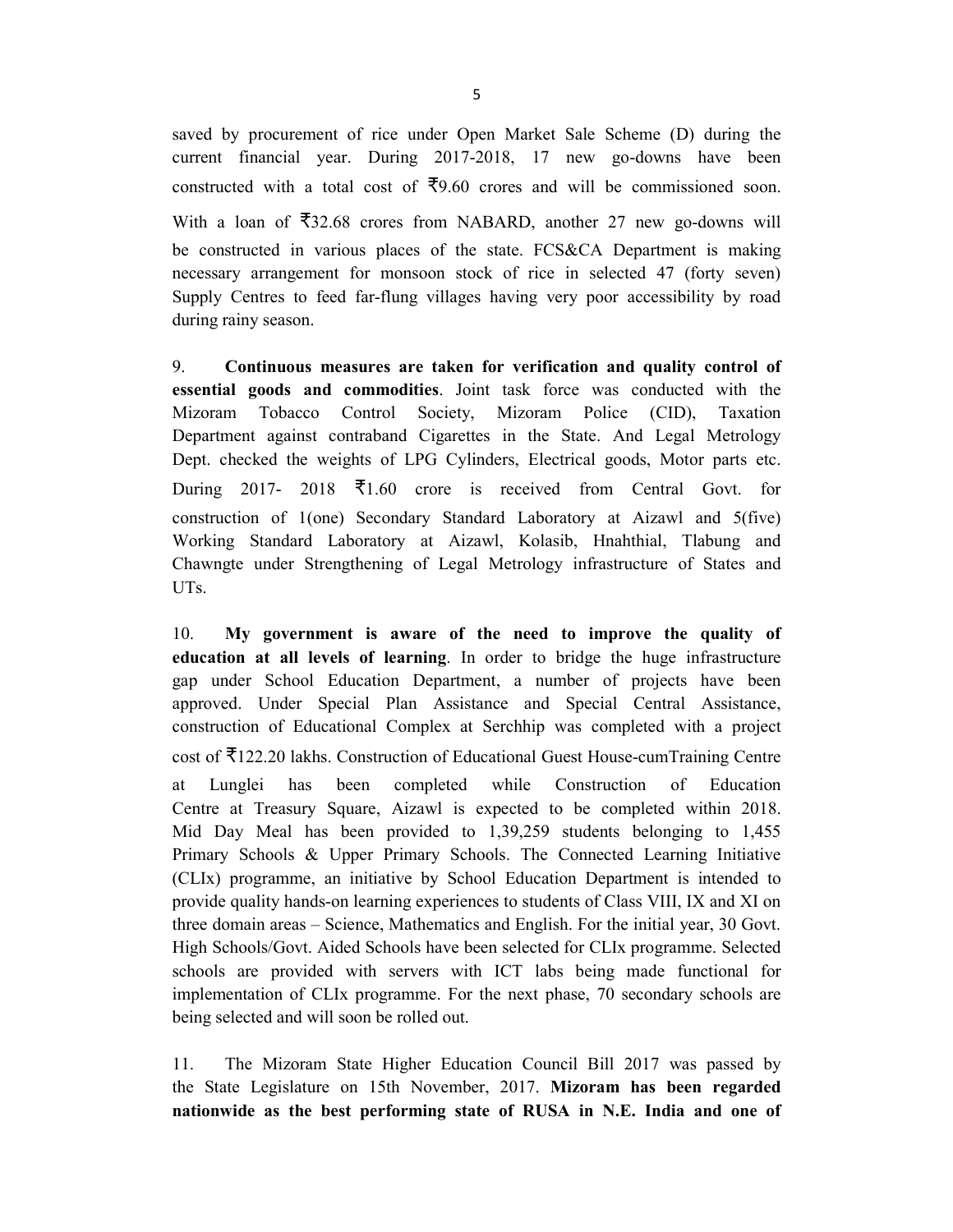**the best performers in all India**. Under this scheme new construction of 21 Colleges, Auditorium & Classrooms, Seminar Hall at Hrangbana College and Laboratory building at Zirtiri Res. Science College have been completed. The construction of new Polytechnics at Champhai, Kolasib and Mamit are physically completed. New Polytechnics at Lawngtlai, Saiha and Serchhip are under construction. The **construction of buildings for Mizoram Engineering College at Pukpui, Lunglei commencing from May 2016 is expected for completion by end of March, 2018.**

12. The **Government of Mizoram has introduced English as a medium of instruction from Class VI onwards from the academic session of 2017-18**. For this, SCERT has introduced the adapted NCERT textbook in all middle schools (Class VI – VIII). NCTE (National Council of Teacher Education) has given approval to District Institutes of Education and Training (DIET) at Aizawl and Lunglei to run B.Ed course which is urgently needed for preparing more trained secondary teachers. With this approval, the Mizoram University has given provisional affiliation to start the course from academic session of 2018 -2019. The Rehabilitation Council of India (RCI) has given its approval for **conducting regular classes in B.Ed Special Education in the field of Visual Impairment (VI) and Hearing Impairment (HI) at the SCERT**. This is the first of its kind in the North East Region and Mizoram is the only state which has been given permission to run a degree programme in Special Education by the RCI.

13. In its effort to mitigate and combat the rising impact of climate change, the Environment, Forests & Climate Change Department has submitted a concept note covering various Departments to Green Climate Fund, for a major project to be implemented in six (6) districts within the state. Intensive efforts are being made through various National programmes and Green Mizoram Programme to increase forest cover and to protect forest reserved areas, wildlife and biodiversity. Mizoram has fared well in creating awareness and adopting effective fire prevention measures. The Department has taken initiatives for constituting 10 nos. of Notified Protected Areas with two major Schemes - CSS –Project Tiger and CSS –Integrated Development of Wildlife habitat (IDWH) being currently implemented in these Protected Areas. During 2017-2018, an amount of  $\overline{56.1}$  crore received from Ad-hoc CAMPA by the state is being utilized for providing drinking water facility to animals in Protected Areas, planting fruit bearing trees for birds and wild animals, strengthening of protection measures, afforestation and development and management of forest.

14. **Road infrastructure is an important component of public assets and stimulates economic development**. During 2017-2018, formation cutting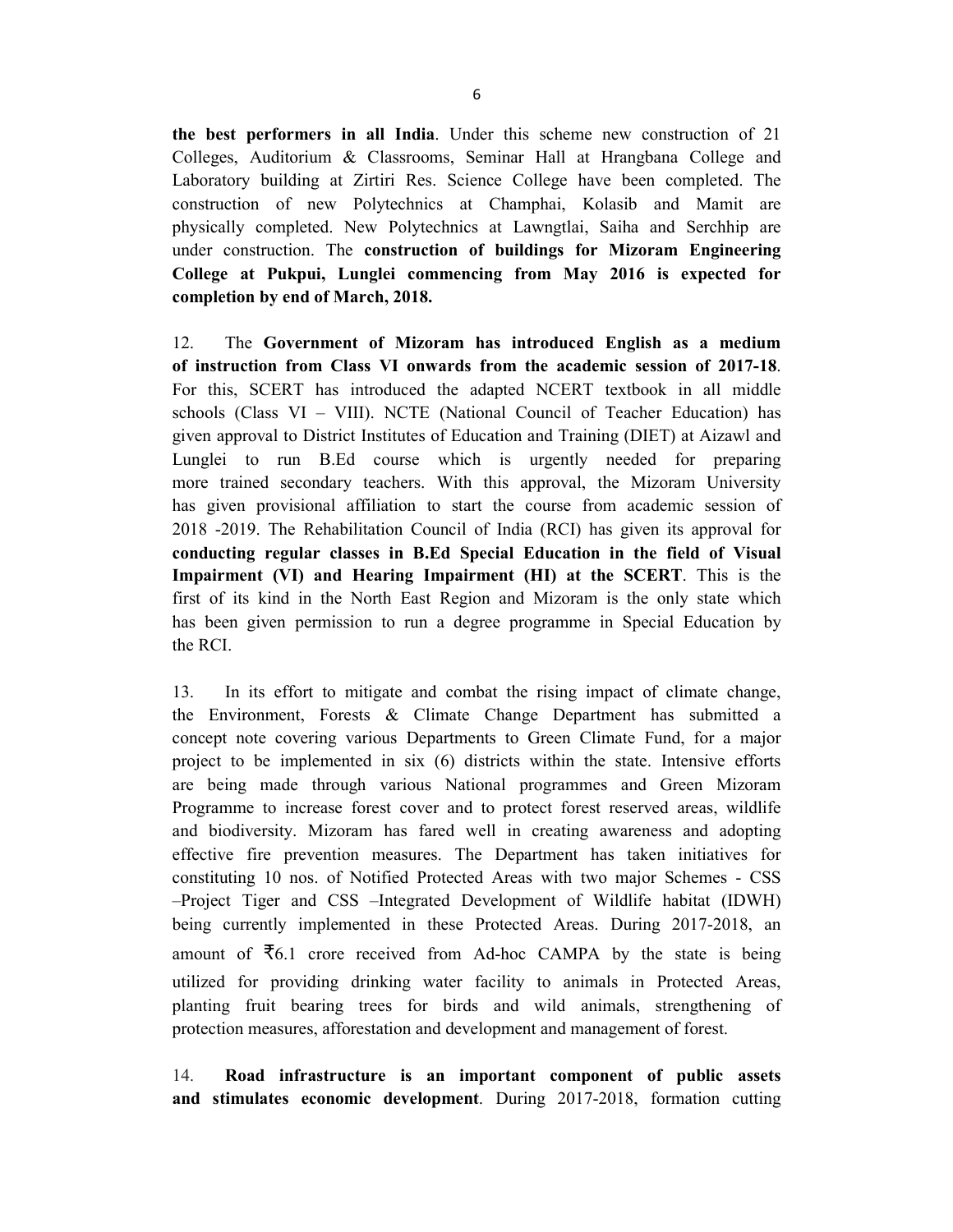works amounting to  $\overline{5}103.25$  Crores with a total road length of 62.63 Kms and blacktopping of total length of 118.72 Kms with an estimated cost of  $\overline{5}71.96$ crores was completed. Currently, there are 42 roads under construction with a total length of 580.98 Kms. There are two permanent bridges which have been completed i.e PSC bridge over Tlawng River at Bairabi to Zamuang road and HPSC bridge over Tut River at NH-44 (A). 16 permanent bridges amounting to  $\overline{5}103.18$  crores is in progress under Central Road Fund (CRF), National Bank for Agriculture and Rural Development (NABARD) and National Highway (NH) schemes. During 2017-2018, construction of 82 buildings are being taken up with an estimated cost of  $\overline{5}403.82$  crore out of which 28 buildings have been completed and 54 buildings are in progress. Some of the completed buildings are - Heritage Building at Raj Bhawan, MCON Hostel at Falkawn Block-I & Block-II, Directorate of Hospital & Medical Education Building, Directorate of Fisheries Building, Directorate of Taxation Building Phase-I and Directorate of Irrigation & Water Resources Building at New Secretariat Complex, Aizawl. **PWD is maintaining 11 National Highways with a total length of 1465.938 Kms**. During 2017-2018, blacktopping of 3 National Highways costing  $\overline{5}62.54$  Crores with a total length of 157.80 Kms have been completed. **Presently, there are 22 on-going projects** with total length of 827.20 Kms **in which some of the major projects are Kaladan Multi Modal Transit Transport Project, re-alignment and geometric improvement of NH-44A and upgradation of Serkhan - Bagha road**. World Bank Projects aimed to upgrade the existing single lane to 2-lane NH standard are in progress: these include the improvement and upgradation of Chhumkhum – Chawngte road, Champhai - Zokhawthar road, and Tlabung – Kawrpuichhuah road.

15. **Maintenance of law and order remains a top priority of my government**. During the year 2017-2018 the following contraband goods were seized : 23 illegal arms, 289 explosives,  $\overline{5}$ 70.43 lakhs worth of Fake India Current Notes (FICN), 10.554 kgs of Heroin No 4 worth  $\overline{5}3799.44$  lakhs, 1330 kgs of Pseudo Ephedrine worth ₹552.5 lakhs, 5800 tabs of MethAmphetamine worth ₹5.80 lakhs, 482.73 kgs of Ganja worth ₹241.36 lakhs, 739 tabs of Alprozolam worth ₹73.9 lakhs, Morphine worth ₹4,000, 4 kgs of Ketamine worth ₹8,400 and 12 kgs of Ephedrine worth ₹.22.8 lakhs.

I would like to congratulate Mizoram Forensic Science Laboratory for their achievement of winning the 2nd Best Prize on **'Award of Excellence in the field of**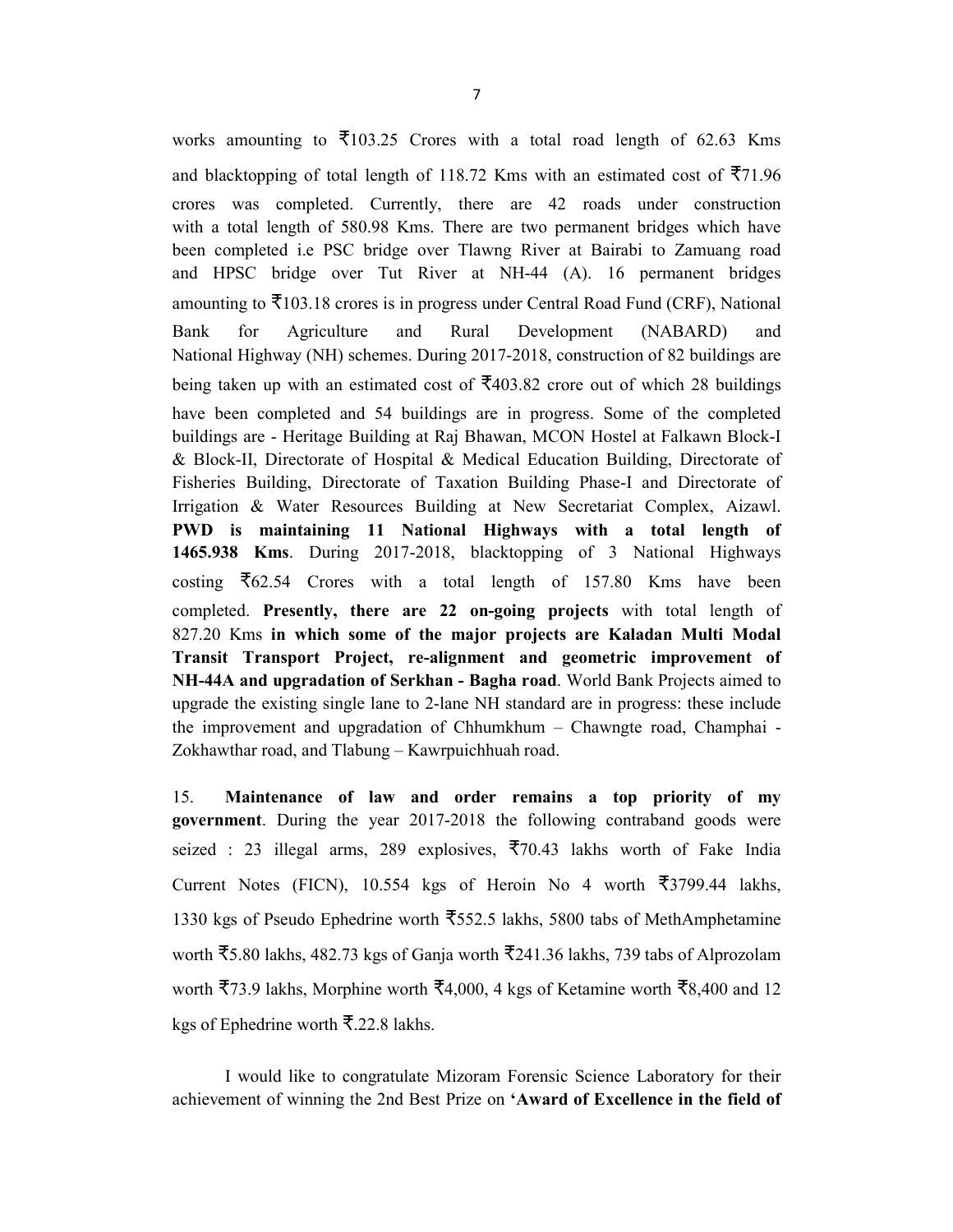**Fingerprint Science'** during the 'XVIII All India Conference of Directors of Fingerprint Bureaux' organized by National Crime Records Bureau (NCRB), Government of India held during March, 2017.

16. **Various measures are taken for providing welfare programmes and services to the weaker and vulnerable sections of the society**. The Draft Mizoram Rights of Persons with Disabilities Rules has been vetted by Law & Judicial Department, and is now lying for Cabinet approval. All-out efforts are taken for combating menace of drugs, alcoholism, trafficking of women and children, juvenile delinquency and rehabilitations as well as restoration programmes through network of residential homes and non-institutional services in partnership with civil society. The Mizoram Drugs (Demand Reduction) Rules has been framed and passed by the Mizoram Legislative Assembly. Reformation of De-addiction and Rehabilitation Homes run by various NGOs are also underway. Out of 13 ST Girls Hostel sanctioned by the Central government, 12 have been completed. Construction of Eklavya Model Residential School (EMRS) at Siaha, Lawngtlai, Chawngte and Ngopa is in progress . Construction of Observation Home / Special Home Complex at Pukpui, Lunglei with fund from NEC and State Government is being started. Construction of OSC at Durtlang, Aizawl is now completed and functional. ·

17. **The Mizoram Liquor (Control & Prohibition) Act, 2014 has been implemented since 15th January, 2015**. Under the MLPC Rules, 2014 3(three) Bonded Warehouse licences were issued and 56 (fixty six) Vendor Licences (Retail Shop) were issued up to 31.1.2018. Revenue amounting to ₹53,34,56,586/- (Rupees fifty three crore thirty four lakh fifty six thousand five hundred eighty six) only had been collected during the current financial year 2017 - 2018 upto 31st January, 2018.

18. The Administrative Training Institute, the premiere Institute of the State Govt. has conducted various In-service training, Foundation Courses for Group 'A' Direct Recruits, Refresher Course for officers, as well as Capacity Building of elected representative of the people, NGOs and Stakeholders. During 2017 – 2018, 52(fifty two) different training courses have been conducted for Govt. employees and also NGOs/Stakeholder. Training of Departmental Appellate Authorities on the Right to Information (RTI) Act, 2005 has also been conducted at Administrative Training Institute, Mizoram during 2017 – 2018. Also a 3-day Training Programme on Project Formulation & Management was conducted in collaboration with IIM, Bangalore for Senior Officers of Govt. of Mizoram.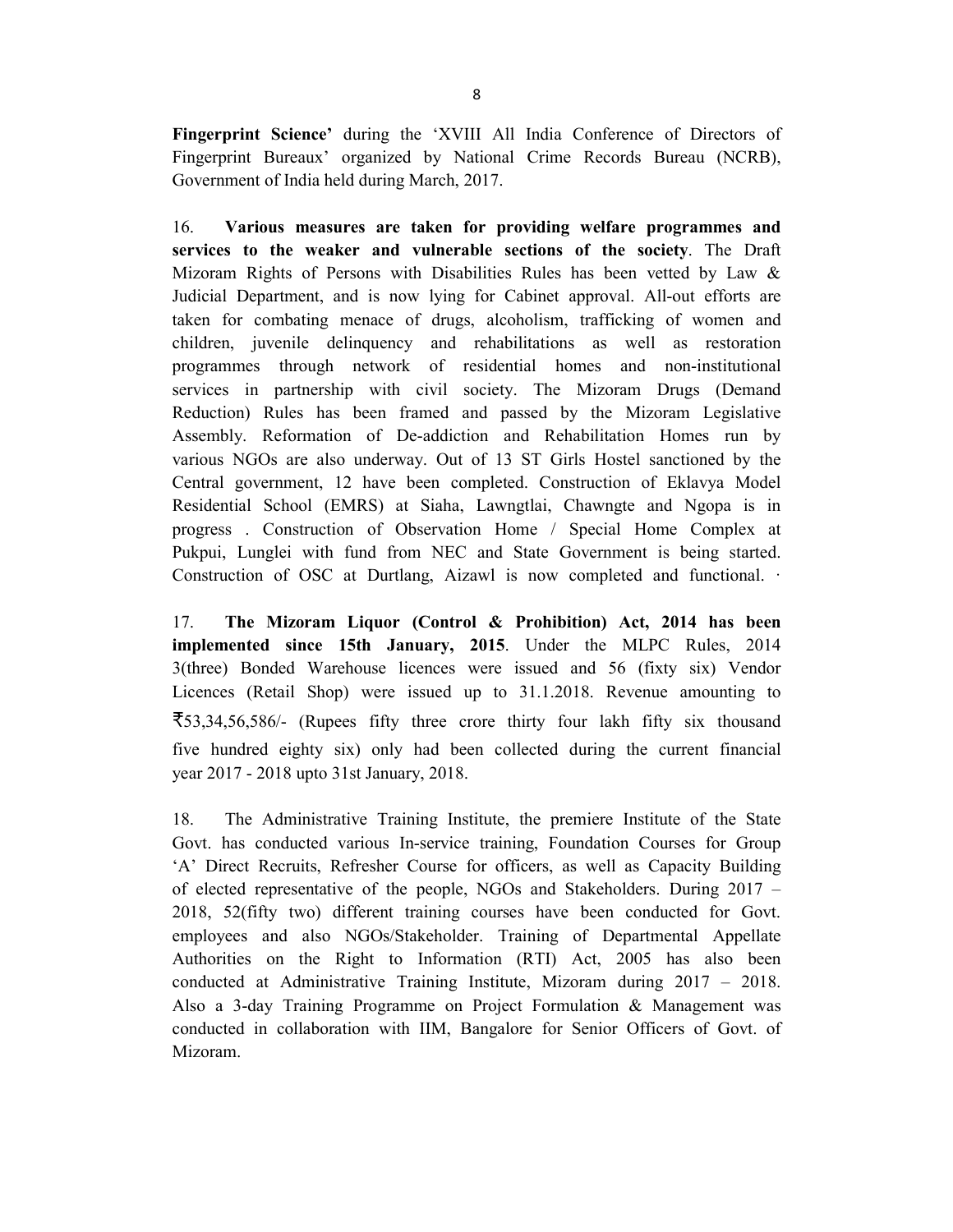19. **There cannot be overall development of the state without the inclusion of the Sixth Schedule areas**. Rubber based settlement project for strategic development initiatives has been implemented in Lai Autonomous District Council since 2017 as one of the alternative to jhumming for sustained occupation and rehabilitation of displaced people. This project was funded under NEC which is envisaged to cover 505 nos. of families living in the village of Ngengpuikai, Diltlang 'S', Chawngtelui, Mualbu, Chawngte P, Tuikhurlui, Sumsilui and Sakeilui is to be completed within 3 years. To strengthen education infrastructure in the ADCs, 49 nos. of school buildings are to be constructed with a total estimate cost of ₹1109.85/- lakh under NLCPR. Out of this, 20 nos. of school building have already been completed from funds received so far and the rest are envisaged to be completed in the near future. Efforts are being made for better outreach of medical services under the National Health Mission (NHM), Electrification of Villages under the 'SUBHAGYA' scheme and steps are under way to introduce better digital connectivity for the District Council areas. **Apart from infrastructural development, remedial measures for improvement of the administrative and financial management of the Autonomous District Councils has also been taken up by the Government**

20. Information & Public Relations Department continues to perform its role effectively in disseminating information through the print and electronic media and runs its own weekly TV programme "Mizoram Hmasawnna Lamtluang" through DDK, Aizawl and local TV network. Under NEDP, a special tour programme is being conducted since November 2017 for members of senior citizens (MUP) covering all 40 MLA constituencies. Since November 2017, the Department has also successfully conducted twelve (12) number of NEDP Press Study Tour for members of the Press to visit important places within and outside Mizoram.

21. **Sainik School Chhingchhip, the 27th Sainik School was inaugurated on 17th May, 2017**. Presently, the first batch consisting of 60 students were admitted in Class VI for 2017-2018 school session. **To be the first of its kind in the country, girl cadets are expected to be admitted in the next session of 2018-2019.**

22. Under Local Administration Department, ₹680.10 lakh Non-Salary/ Minor works was transferred to the Account of Village Councils from 1st Mizoram Finance Commission Grants, which will be utilized for creating durable assets for public use and for augmenting their resources. NEDP Core Committee has also allocated ₹6560.00 lakhs for improvement of infrastructure in villages across the State.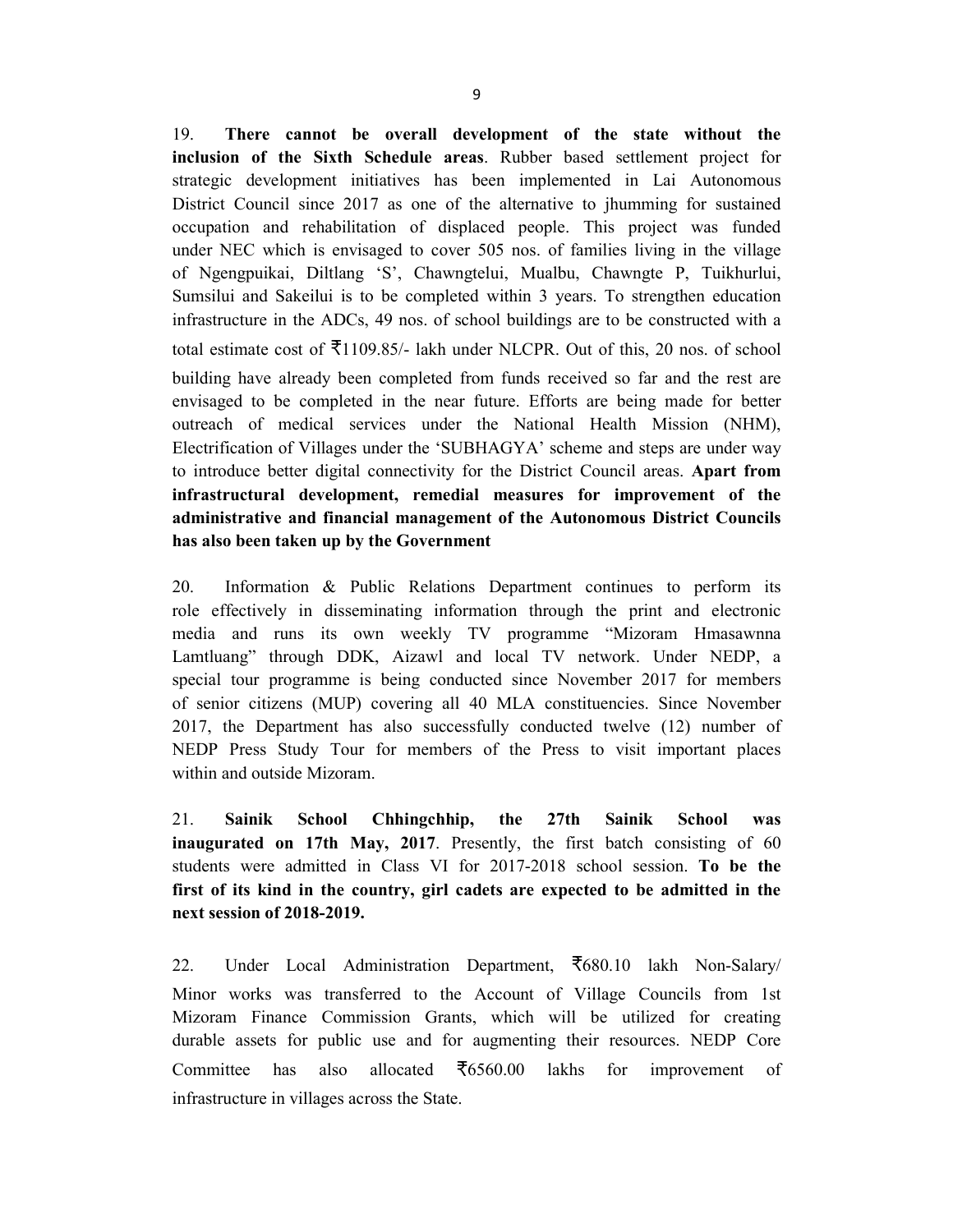23. Construction work for High Court building at New Secretariat Complex with an estimated cost of  $\overline{5}4624.12$  lakhs approved by the Ministry of DoNER under NLCPR has been initiated. **Action for establishment of Lokayukta is being taken up actively**. Temporary office accommodation is being finalized while site for permanent office building is already allotted by GAD New Secretariat Complex, Khatla. Proposal for filling up of various posts for the office of Lokayukta is being moved for approval of higher authority and selection for Chairman and members will be finalized soon. To improve and strengthen Legal Metrology,  $\overline{5}1.60$  crore was received from Central Govt. for construction of 1(one) Secondary Standard Laboratory at Aizawl and 5(five) Working Standard Laboratory at Aizawl, Kolasib, Hnahthial, Tlabung and Chawngte.

24. The efforts made by the Sports and Youth Services Department as well the Mizoram State Sports Council to groom and nurture budding talents has paid dividends. **In the international arena, a total of 24 Gold, 13 Silver and 8 Bronze medals; 40 Gold, 28 Silver and 46 Bronze medals in the national level events and 16 Gold, 13 Silver and 30 Bronze medals in regional events were won by athletes from Mizoram up till 16th February, 2018**. Multipurpose Indoor Hall Sazaikawn, Lunglei, funded with ₹600.00 lakh under USIS was inaugurated on 09.02.2018, and Multi Sports Centre for Northern Region at Darlawn costing ₹359.17 lakh has been completed and will be inaugurated soon. Other ongoing projects include - Sports Infrastructure Development of Hachhek Area; Zauva Sailo Memorial Tennis Centre, Lunglei; Indoor Stadium at Aizawl Electric Veng and Multipurpose Sports Complex at Aizawl West Joint YMA Field Vaivakawn, Aizawl. State Sports Academy, Zobawk at an estimated cost of  $\bar{x}$ 17.51 crore is on the verge of completion.

25. With a view to strengthen cooperative movement in the state, the Mizoram Cooperative Societies Act, 2006 is put up for amendment in the Mizoram Legislative Assembly. Implementation of ICDP Programme in 5 (five) Districts of Mizoram with the approved sanctioned cost of  $\overline{5}4,494.452$ lakhs to be implemented within 4 (four) years is in progress. My government ensures availibility and sufficient supply of POL to meet growing demands and equitable distribution of cooking gas in 6 districts of Mizoram through Mizoram State Cooperative Marketing and Consumers Federation Ltd. (MIZOFED). The Mizoram Cooperative Apex Bank Ltd (MCAB) has opened two new branches during this period at Khawzawl and Zobawk to expand business outreach and provide banking access to more people.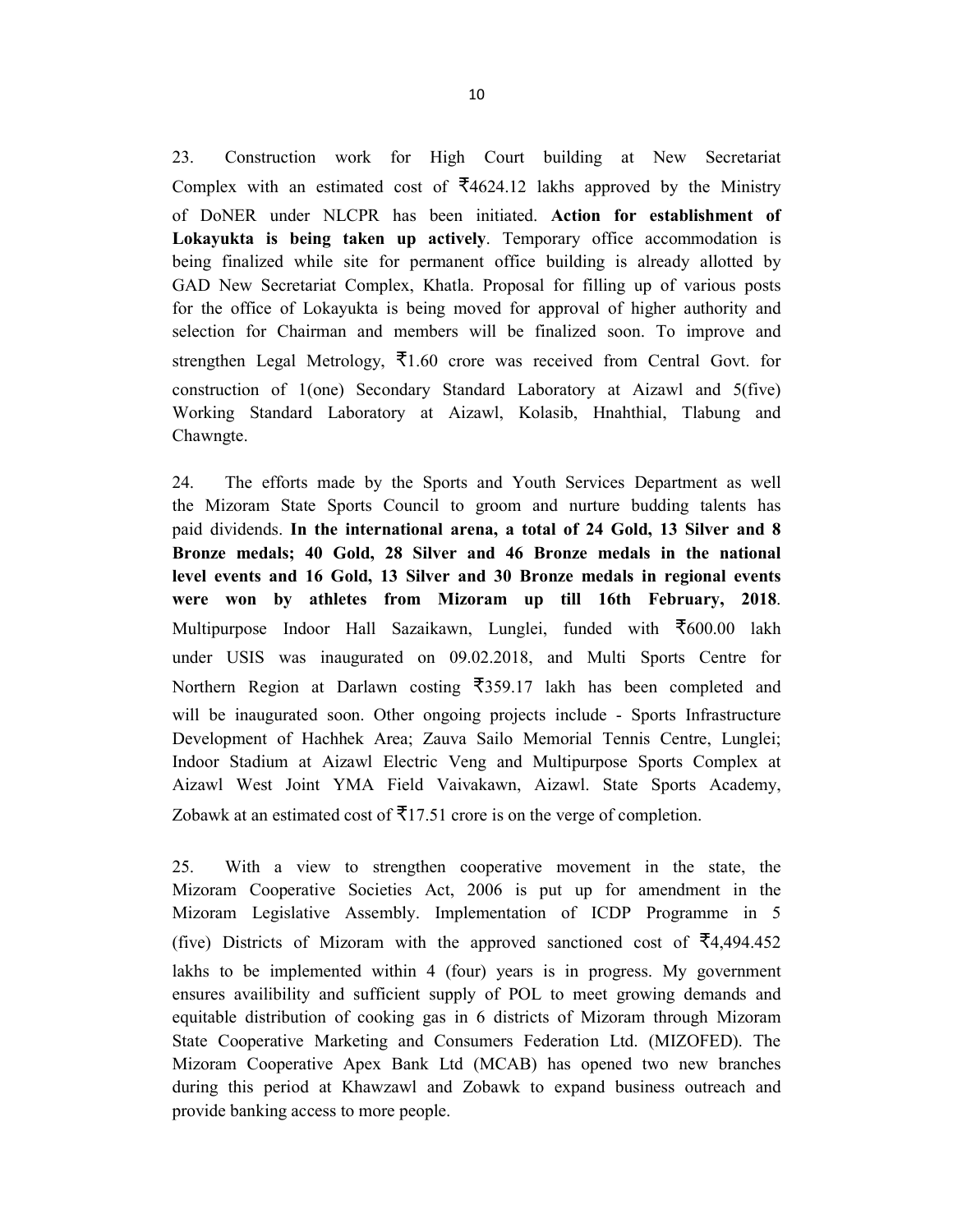26. Production of Broom under Soil& Water Conservation Sector, has gone up by almost 220 times since implementation of the NLUP. Under Rashtriya Krishi Vikas Yojana (RKVY), production enhancement and protection works including water harvesting, terracing, series of check dams, conservation water harvesting tank, log wood bunding, contour bunding and Spur for WRC are being implemented. Land Protection scheme has been implemented for sustained production, protection of cropped lands and conservation of soil & water covering 191.29 Ha.

27. **Goods & Services Tax have been rolled out with effect from 1st July, 2017** throughout the country. Taxation Department has established GST Facilitation cum Helpdesk to assist dealers with matters relating to GST registration, migration, filing of returns, etc. Various awareness campaigns on GST have also been conducted for the benefit of taxpayers as well as general public.

The **revenue collected for the financial year**  $2016 - 2017$  **was**  $\overline{5}31,465.01$ 

**lakhs and for 2017 – 2018 (upto January, 2018) is** ₹**27,176.91 lakh**. The Office of the Commissionerate of State Tax have been shifted from J.L Building, Zodin Square to the newly constructed Commissionerate of State Tax building at the New Secretariat Complex, Khatla with the completion of Phase-I of this construction project. Phase-II Construction is under way and is expected to be completed in due course.

28. **Mizoram is highly vulnerable to earthquakes and landslides**. Trainings for Disaster Response on various courses were conducted at CTI, Sesawng. As many as 1,148 SDRF personnel from Mizoram Police and IR forces, Mizoram Home Guards & Civil Defense Department, Volunteers from YMA, Schools and Adventure Club have been given training. UNISDRInternational Day for Disaster Reduction was observed on 13th October, 2017 and as a part of Disaster Reduction Day- Emergency Drills & Mock Exercises was conducted at 5 Districts namely Aizawl, Siaha, Champhai, Lawngtlai and Mamit.

29. **Till October 2017, MzSRLM (Mizoram State Rural Livelihood Mission) has entered into 190 villages covering 234 village Councils**. In these villages, a total of 28,728 households have been mobilized into 3,087 Self Help Groups. Under DDU-GKY (Deen Dayal Upadhyaya Grameen Kaushalya Yojana) which is the Flagship Programme of Ministry of Rural Development, 4,668 poor rural youths will be given skill training during the project period of 2016-2019. Apollo Medskill Ltd. and eCeltic Solution Pvt. Ltd were selected as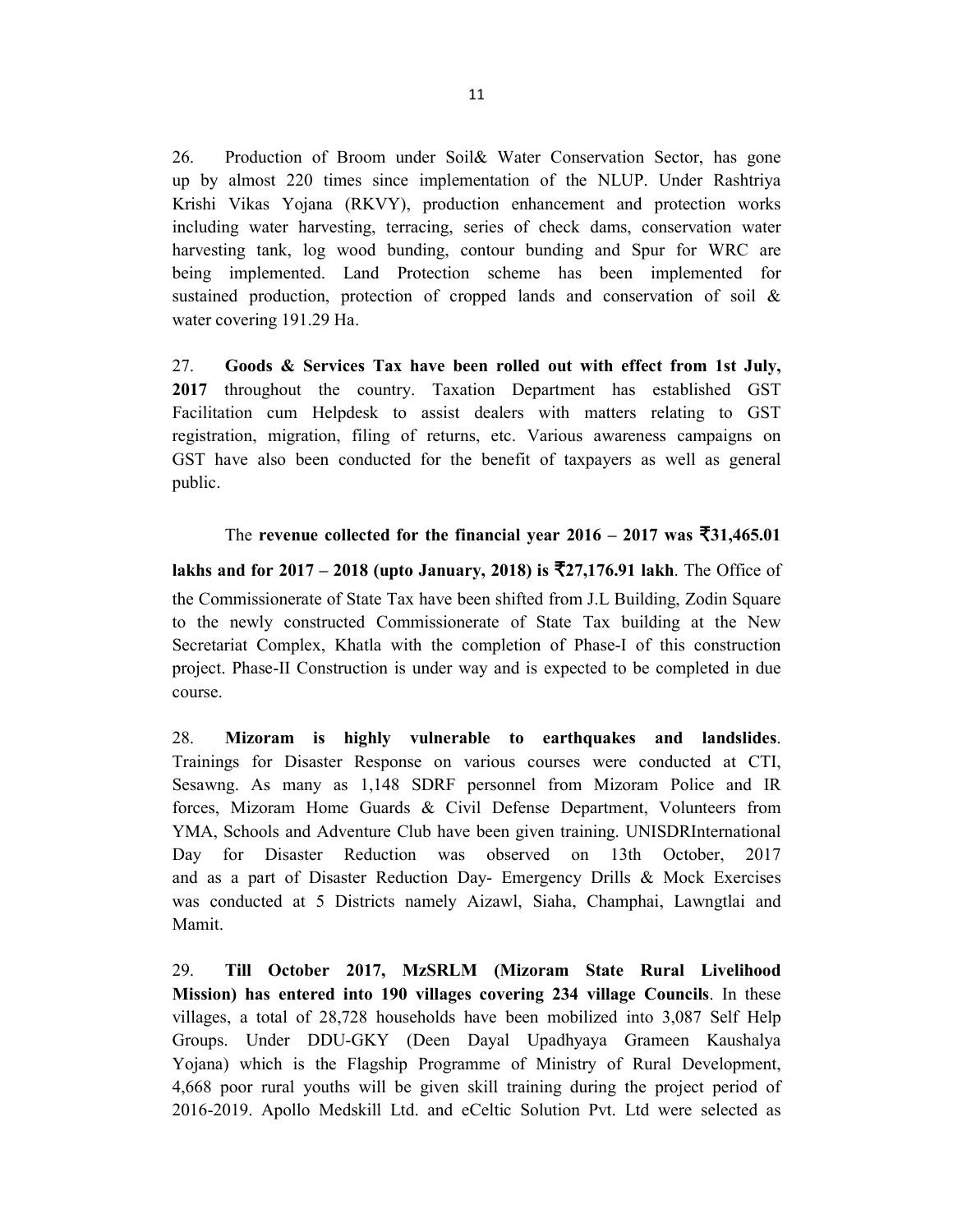PIA (Programme Implementing Agencies) to train these rural youths and Memorandum of Understanding was signed with these PIA's on 9th February, 2018. Under NEDP, Chief Minister's Rural Housing Scheme is being implemented with ₹50,000 given to each beneficiary for augmentation and improvement of dwelling houses in rural areas. Under Integrated Water Shed Management Programme (IWMP), construction of 1370 water harvesting structure is being carried out with 37 structures under renovation. Other notable works undertaken by Rural Development Department includes construction of Mini Sports Complex at Khawbung, East Lungdar and Aibawk, construction of Multi Shopping Complex at Saitual and flood control and irrigation of potential areas at Ngopa.

30. My **government is committed to preserve and promote Mizo tradition, values and cultural heritage**. Chapchar Kut festival was successfully celebrated during 1st & 2nd March. Mizoram State Archives have digitized more than one lakh number of important documents pertaining to records of Mizoram State for future reference and record. For development of Mizo literature, Mizoram Publication Board has been providing fund for needy authors in subsidised rate of 75:25. This scheme enormously increases the number of book published in local dialects among the various tribes of the state. To avoid misuse and desecration of Mizo*puan* (traditional cloth) viz. *Puanchei, Pawndum, Ngotekherh, Hmaram* & *Tawlhlohpuan*, geographical indication/patenting of the said cloths has been taken up for legal protection and preservation.

31. With a view to promote tourism and put Mizoram on international tourist map, the department of Tourism is currently implementing two projects funded by the Ministry of Tourism i.e. Integrated Development of New Eco-Tourism Destination under Swadesh Dharshan-North East Circuit at Thenzawl, South Zote as well as Reiek and Development of Eco-Adventure Circuit under Eco Circuit Theme of Swadesh Dharshan. Convention Centre at Berawtlang Tourist Complex has been inaugurated on 27th September, 2017 The Department has also undertaken development of homestay in rural areas for promotion of rural tourism. It is being implemented in Champhai District (6 villages) while plans to extend the homestay scheme to other districts of Mizoram is underway. Construction of State Institute of Hotel Management atc Bung Bangla, Aizawl has been completed and will be operational as soon as post creations for faculty are completed.

32. Transport Department registered 31,083 motor vehicles through VAHAN (National Register e-services) till 13th February, 2018. As a result of enormous increase in vehicle population, the duties and responsibilities of MV Wing have increased. To cope with future expansions, a new DTO's office named as Aizawl District (Rural) was opened on 29th August, 2017.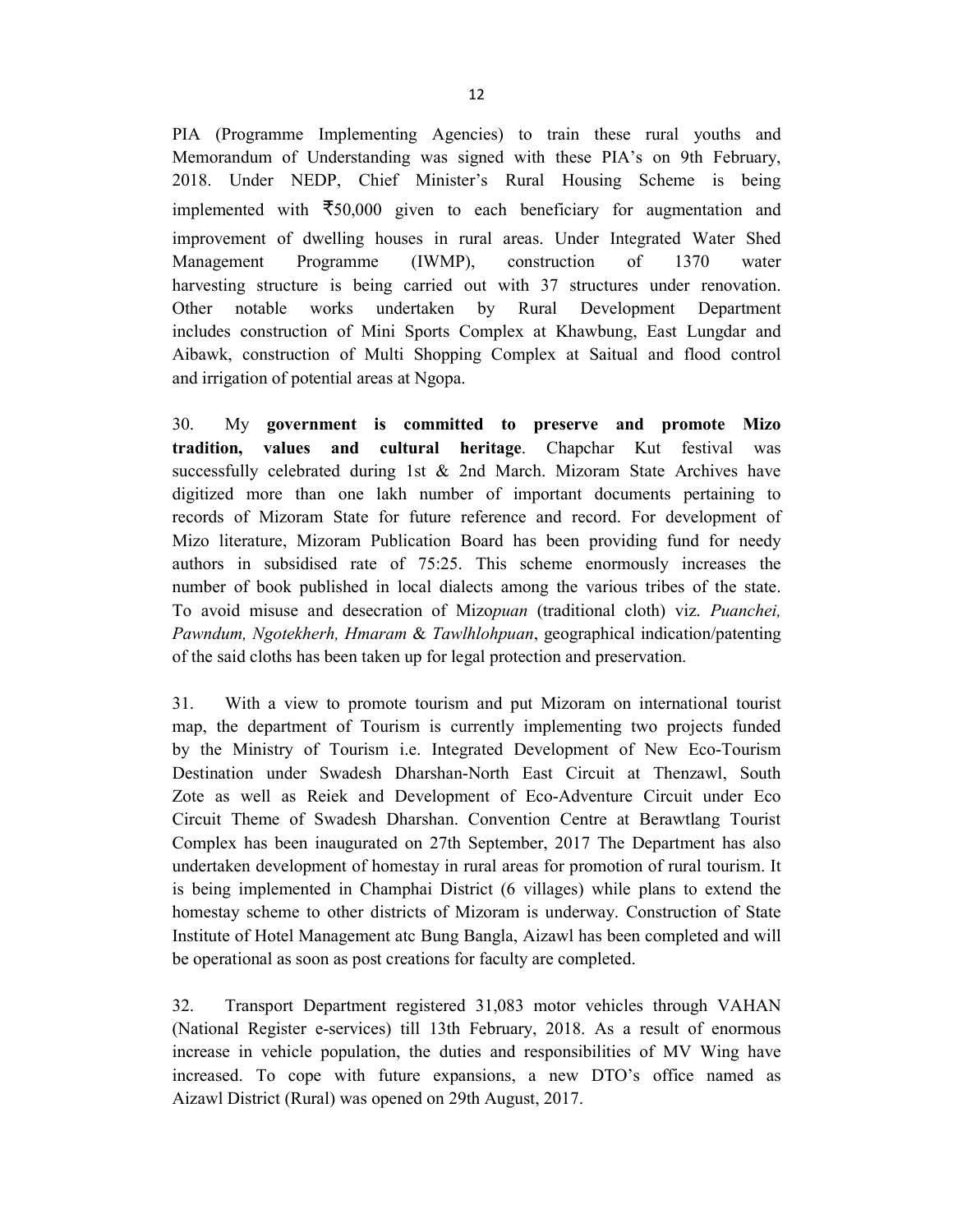33. Integrated Sericulture Development Project, Intensive Bivoltine Sericulture Development Project and Muga Silk Development Project under North Eastern Region Textile Promotion Scheme (NERTPS) have been taken up while DPR for Integrated Eri Silk Development Project is being prepared. As a result of NLUP Mizoram has achieved self-sufficiency in production of all the varieties of seeds by 2015-16, due to provision of infrastructure facilities like rearing house, green house and others. As a result, area expansion under Mulberry plantation and production of cocoon has increased by 41%.

34. **With a vision of e-Development of Mizoram as the engine for transformation of Government and empowerment of Society, core infrastructure such as State Data Center, State Wide Area Network, and State Service Delivery Gateway are implemented under the project of Digital India**. Department of ICT has initiated the e-Office implementation in Government of Mizoram. e-Office aims at significantly improving the operational efficiency of the Government by transitioning to a "Less Paper Office". Digital Classroom has been implemented in 20 schools of Mizoram. Apart from this, 36 schools were also provided with Computer sets to aid teachers and student in the field of Information Technology. The department has developed Online Bill payment for Water and Electricity, Inventory Management System (IMS) for Secretariat Administrative Department (SAD), Content Management Software for Government of Mizoram, Property Return Online System (PROS) for the Vigilance Department, ENDNet for Excise  $\&$ Narcotics Department, Total Information on Schools and Teacher for Education Department and Zonal Tank Water Level Monitoring System for PHE Department.

35. **Skill development remains a priority to the Government**. The Mizoram State Skill Policy for Development & Entrepreneurship has been drafted and shall be notified shortly. Project for training of 36,671 youths under PMKVY (Pradhan Mantri Kaushal Vikas Yojana) State Engagement component during 2017-2020 is approved with financial target of  $\overline{5}56.46$ Crores. 2 New ITIs at Champhai and Serchhip are under construction and one at Kolasib is to be started soon. The existing infrastructure of ITIs are being upgraded where 554 Nos.students are being trained. Coaching programmes for examinations by the UPSC and SSC have been conducted where 50 Nos. and 200 Nos. of youths have been respectively enrolled.

36. **The NLUP Project, originally designed for 5 years, continues till today**. In addition to Central funds, the State Government has already allotted more than ₹140 crore for continuation of NLUP under NEDP-NLUP Convergence Scheme with more emphasis on agriculture link road. Under Convergence of NLUP-NEDP, a total number of 16000 NLUP beneficiaries are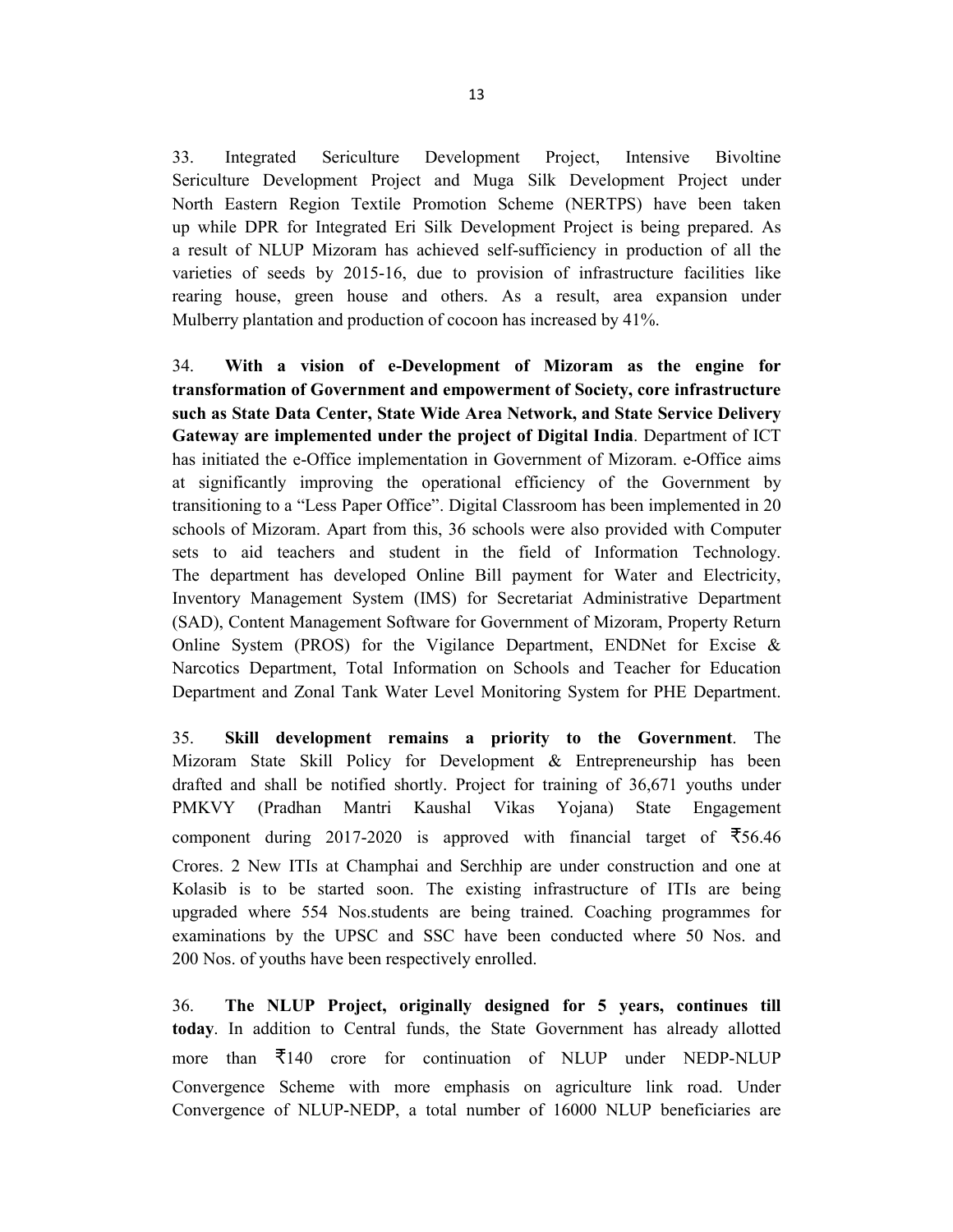being given assistance  $\overline{a}$   $\overline{\overline{z}}$  lakh per beneficiary, in addition to 1500 beneficiaries covered during 2016-17 under various sectors of the NLUP Line Departments. The 3-year period for the Joint UN Initiative on '*Eco-system Based Livelihood Project'* in Mizoram has been successfully completed in December 2017. As a result of this initiative, **Mizoram has been among the five states selected for implementation of UN Global Environment Facility (GEF) Project**. Also the formalities for implementation of the International Fund for Agriculture Development (IFAD) Project involving US \$ 35.75 million have been completed. Implementation will start in 2018.

37. **During 2017-18, Baseline Survey of Sustainable Development Goals (SDGs) was implemented under New Economic Development Policy (NEDP)**. Under this survey, information on various socio-economic aspects at the village level will be collected. It also aims at defining and incorporating these data in a database which will give access to a range of information that can be used for planning and further development at the village/block/district level. **The state is making commendable progress in various sectors**. The GSDP for the year 2015-16 is estimated ₹12487.73 crore. **The per capita Net**

**State Domestic Product for the year 2015-16 is** ₹**114524**. The percentage growth rate observed during 2015-16 is 14.53. **While we are witnessing positive signs indicative of growth and progress it is imperative to sustain this development with strong determination and tireless efforts. Connectivity in all dimensions continues to be our primary goal.** I urge all the elected people's representatives to discharge their solemn responsibilities in a spirit of mutual cooperation so that our growth and development is inclusive of all sections of people. **I would like to remind this august gathering about our responsibility and commitment to the electorate and make all efforts to observe financial propriety, transparency and accountability to the public.** I convey my best wishes to you and wish you fruitful deliberations.

JAI HIND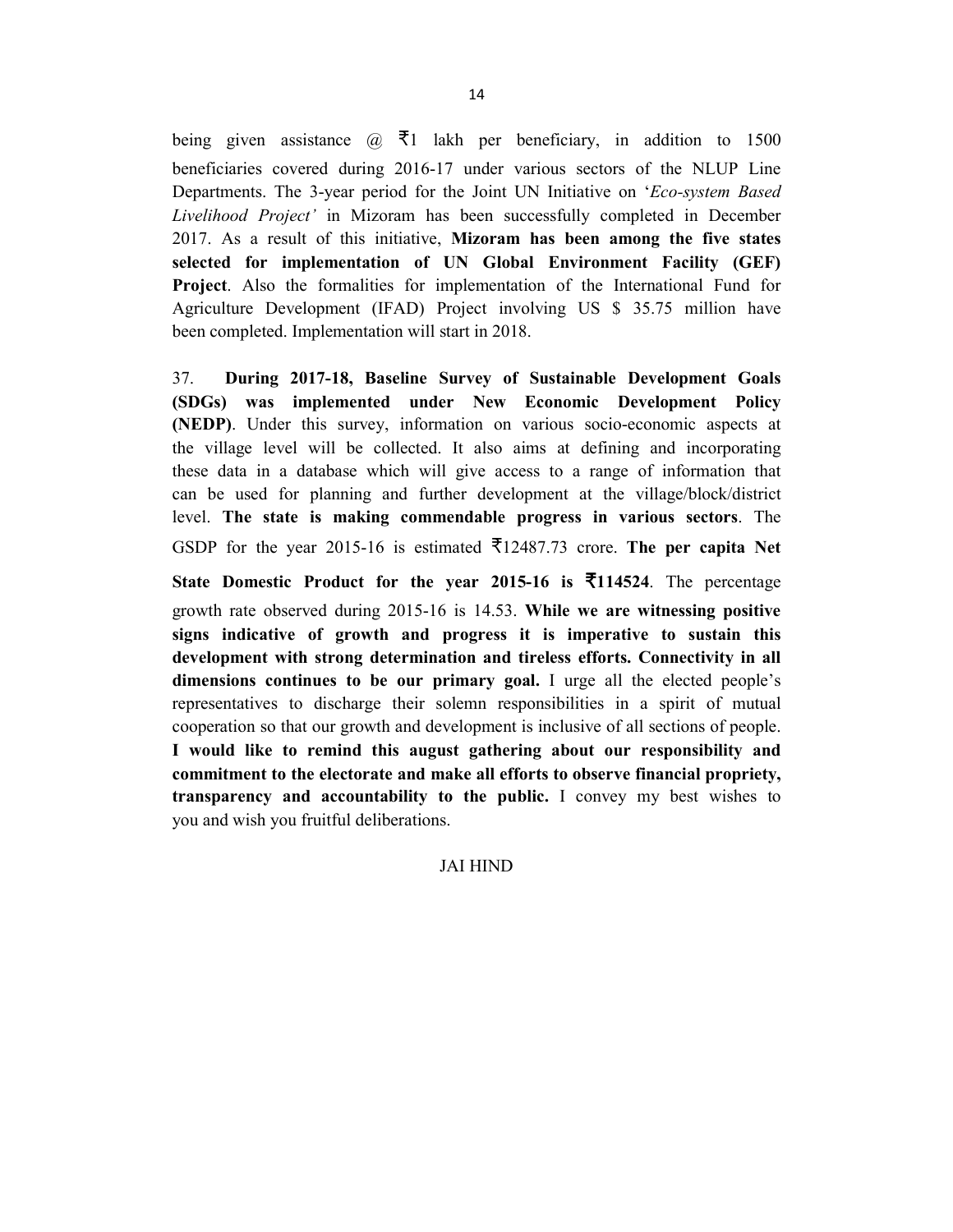**SPEAKER :** His Excellency the Governor first addresses the House; Hon. Member Pu H. Zothangliana has submitted Motion of Thanks on the Governor's address and Hon. Member Pu Pianmawia seconded the Motion. Let the copy be distributed.

Let us now call Hon. Member Pu H. Zothangliana to move the Motion.

PU H. ZOTHANGLIANA: Mr. Speaker, with your permission, Sir, I move that the Members of the Mizoram Legislative Assembly assembled in this session are deeply grateful to the Governor for the address which he has been pleased to deliver to the Assembly on the  $13<sup>th</sup>$  of March, 2018. Thank you, Sir.

**SPEAKER :** As per the Proceedings, let the Hon. Member who seconded the Motion may express his support.

**PU R.L. PIANMAWIA :** I support the Motion, Pu Speaker.

**SPEAKER :** Now, the Motion has been moved and supported, we will leave the discussion for another day. Business Advisory committee